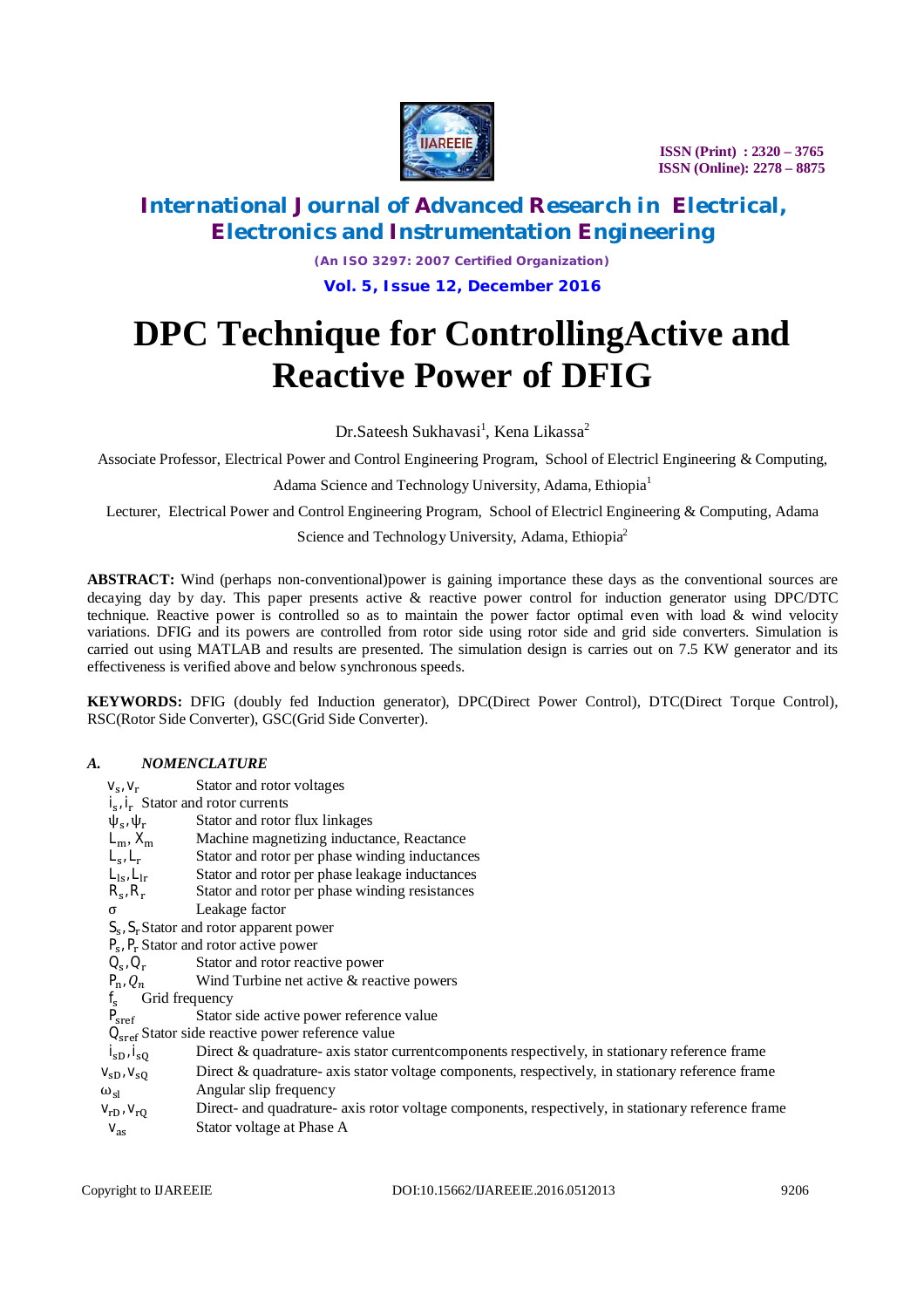

### **International Journal of Advanced Research in Electrical, Electronics and Instrumentation Engineering**

*(An ISO 3297: 2007 Certified Organization)*

**Vol. 5, Issue 12, December 2016**

 $V_{\text{hs}}$  Stator voltage at Phase B  $V_{cs}$  Stator voltage at Phase C

# *B. SUFFICES, SUPERSCRIPTS*

s, rStator, rotor d, q d-q reference frame a,b,cThree-phase reference

P Q Active and Reactive powers<br>ID Increase and Decrease Increase and Decrease

### **I.INTRODUCTION**

Wind energy power generation is paying great interest in the recent years. This power is prominent in some costal and hilly areas. DFIG is best suit for wind power applications for variable speeds and it will generate power below & above synchronous speeds in all four quadrant of operation. Rotor side control requires only 20 – 30 % rating of the DFIG. Conventional decoupling control of current and flux (vector control or field oriented control) is very complex [8] and parameter variation results in instability problems. Clear design and control is available in [4]. Moreover this control should be done in synchronous reference frame and it requires transformation to stationary reference frame while handling voltages and currents.



#### **II. LITERATURE SURVEY**

DTC is exciting from past several years for the control of induction motor. The same technique was extended to DFIG[5] and is called as DPC. In case of DTC torque and flux are control of interest, where as in DPC active & reactive powers are control of interest. Both DTC and DPC are same as torque variation result in power and flux variation result in reactive power variation. DTC is usually applied from stator side and DPC is usually applied from rotor side. The rotor is quantities are controlled using SVPWM inverter[1] which is known as RSC. DPC can be carried out on DFIG with fixed [2] or variable frequency [1]. There are many techniques to control the active & reactive power without DPC, one such example is vector control [9] [4][5]. DPC is does not require eliminates reference frame conversions of quantities for its control [6]. Space vector modulation is usually preferred for DPC to control the rotor field [1] [6]. It give sensor less operation with SVPM techniques. DPC can be obtained by properly selecting the voltage sectors in the converter. Only drawback this technique is that it may result in mal operation at low speeds because at low speeds zero voltage sectors are selected repeatedly. Also at low speeds, resistance drop is considerable and it is required to boost the applied voltage. Optimal switching table is developed based on active and reactive power errors. This paper proposes the modeling [7] and control [6] [7] of DPC on DFIG using MATLAB simulation. The control is based on by measuring the active power and power factor. At the end results are presented on 7.5 KW induction generator.

Copyright to IJAREEIE DOI:10.15662/IJAREEIE.2016.0512013 9207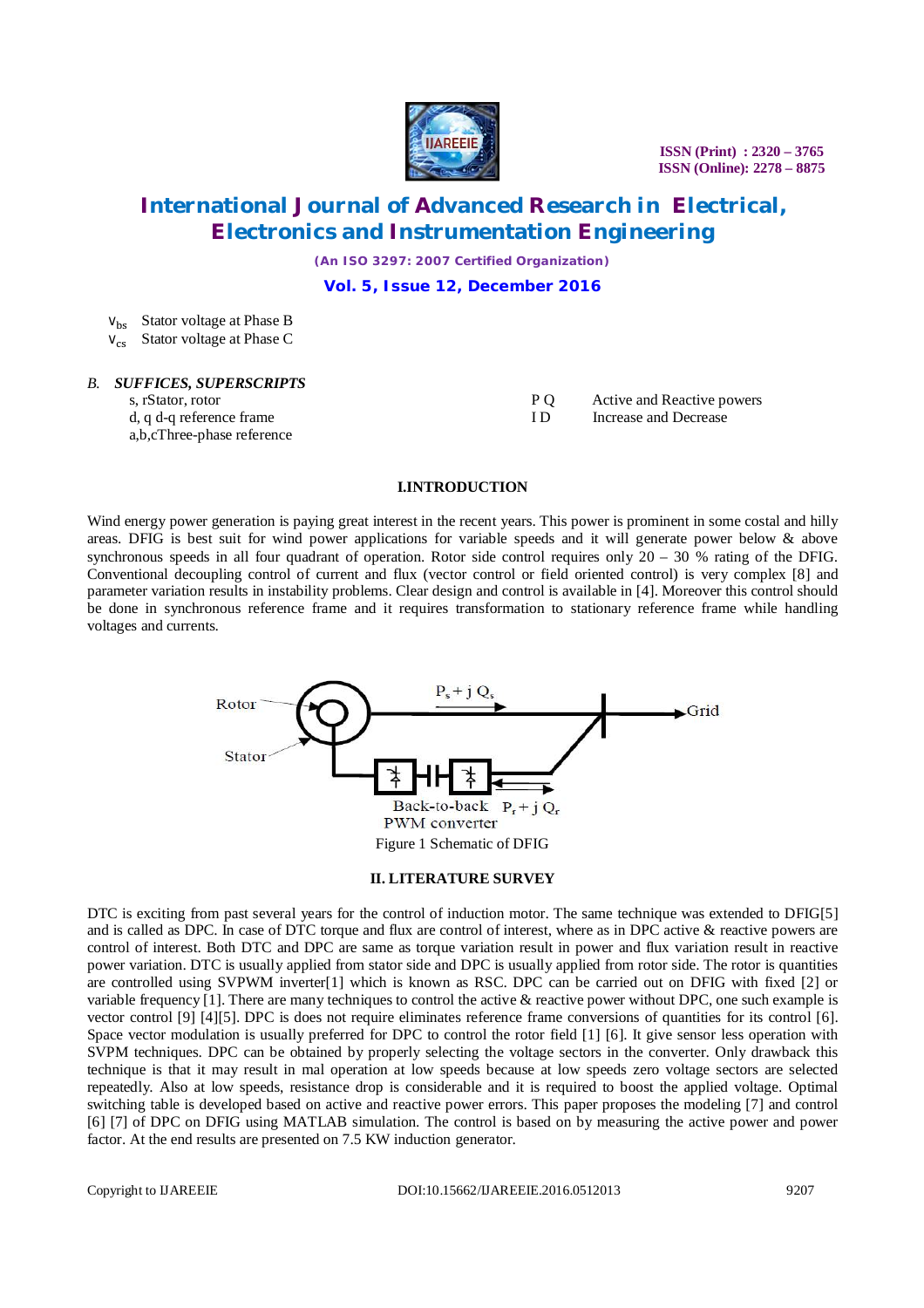

### **International Journal of Advanced Research in Electrical, Electronics and Instrumentation Engineering**

*(An ISO 3297: 2007 Certified Organization)*

#### **Vol. 5, Issue 12, December 2016**

#### **III.DYNAMIC MODEL OF DFIG**

When the machine is rotating, the flux linkage and hence the mutual inductance change with respect to rotor position. Hence three phase stator and rotor windings are replaced with factitious two phase windings rotating at synchronous speed. The transformation matrix is used to convert three phase to two phase system [10]. This makes the mutual inductance invariant with rotor position and there will not be any displacement between stator and rotor windings in d and q axis. After converting the three phase voltages to two phase quantities, the dynamic simulation is developed from the following equations.

$$
v_{sD} = R_s i_{sD} - \omega_s \psi_{sQ} + \frac{d\Psi_{sD}}{dt}
$$
  
\n
$$
v_{sQ} = R_s i_{sQ} - \omega_s \psi_{sD} + \frac{d\Psi_{sQ}}{dt}
$$
  
\n
$$
v_{rD} = R_r i_{rD} - \omega_r \psi_{rQ} + \frac{d\Psi_{rD}}{dt}
$$
  
\n
$$
v_{rQ} = R_r i_{rQ} + \omega_r \psi_{rD} + \frac{d\Psi_{rQ}}{dt}
$$
  
\n
$$
v_{rQ} = R_r i_{rQ} + \omega_r \psi_{rD} + \frac{d\Psi_{rQ}}{dt}
$$
  
\n
$$
v_{rQ} = R_r i_{rQ} + \omega_r \psi_{rD} + \frac{d\Psi_{rQ}}{dt}
$$
  
\n
$$
v_{rQ} = R_r i_{rQ} + \omega_r \psi_{rD} + \frac{d\Psi_{rQ}}{dt}
$$
  
\n
$$
v_{qr} = L_m i_{qs} + L_r i_{qr}
$$
  
\n
$$
v_{qr} = L_m i_{qs} + L_r i_{qr}
$$
  
\n
$$
L_s = L_{ls} + L_m
$$
  
\n
$$
L_r = L_{lr} + L_m
$$

#### **IV.WIND TURBINE MODEL**

There are several methods of modeling the wind turbine. The mechanical power captured  $(P_{mech})$ by a wind turbine, depends on its power coefficient  $C_p$ , given for a wind velocity and can be represented by

$$
P_{mech} = \frac{1}{2} C_p \rho \pi R^2 v^3. (1)
$$

Where  $\rho$  and  $R$  correspond to the air density and the radius of the turbine propeller, respectively. The power coefficient can be described as the portion of mechanical power extracted from the total power available from the wind, and it is unique for each turbine. This power coefficient  $C_p$  is generally defined as a function of the tip-speed-ratio which, in turn, is given by  $\lambda$ 

$$
.\,\lambda=\frac{\omega R}{v}\,(2)
$$

Where ω represents the rotational speed of the wind turbine. Figure3. Shows a typical relationship between the power coefficient C<sub>p</sub> and the tip-speed-ratio. It should be noted that there is a value of  $\lambda$  to ensure a maximum of C<sub>p</sub>. Thus, it can be stated that, for a specified wind velocity, there is a turbine rotational speed value that allows capturing the maximum mechanical power attainable from the wind, and this is, precisely, the turbine speed to be followed.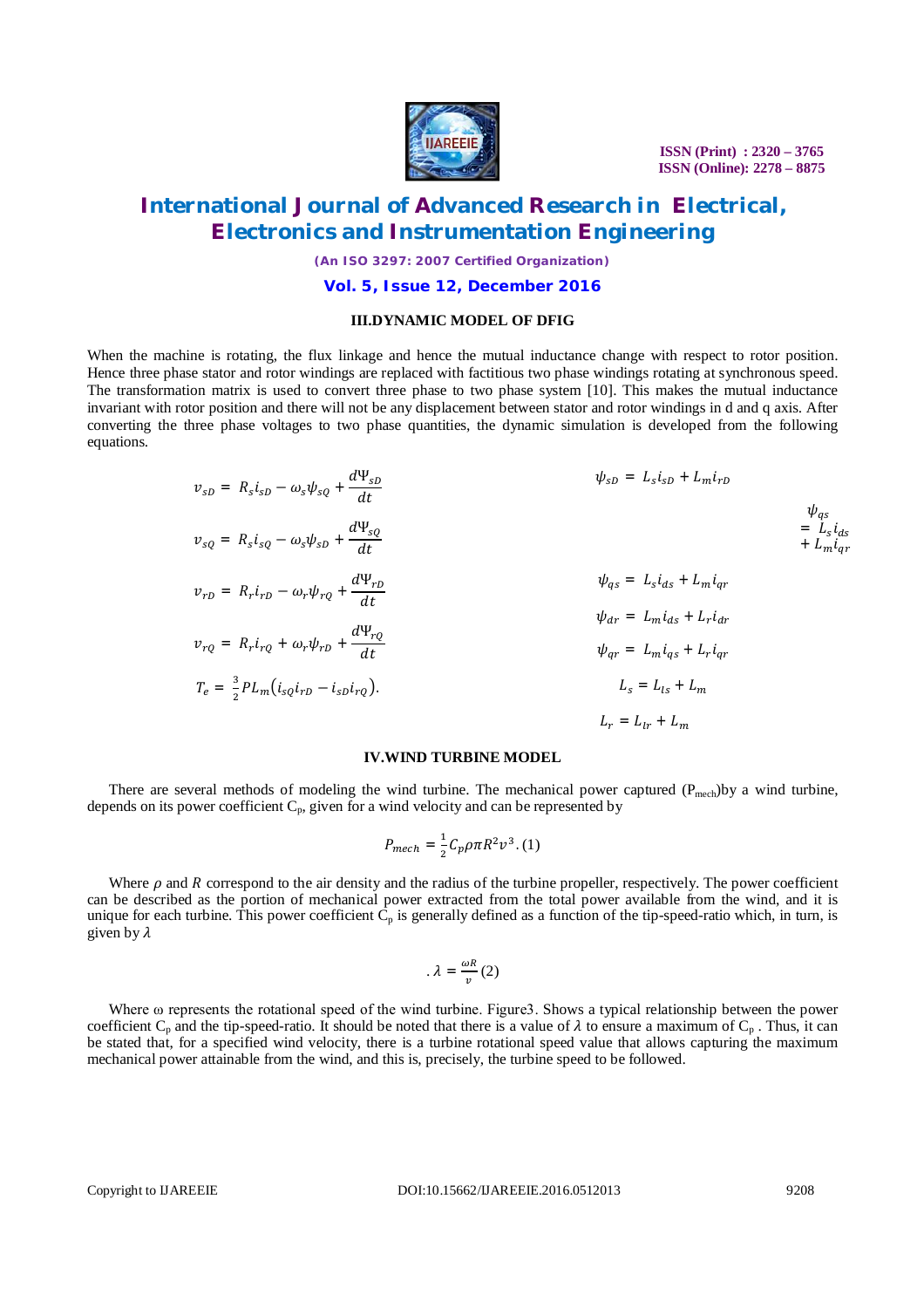

### **International Journal of Advanced Research in Electrical, Electronics and Instrumentation Engineering**

*(An ISO 3297: 2007 Certified Organization)*

**Vol. 5, Issue 12, December 2016**



Figure 2. Typical Power Coefficient versus Tip-Speed-Ratio Curve.

The method followed in this paper in order to reach the optimum tip-speed-ratio at each wind velocity consists in, based on the generator rotor speed, estimating and, therefore, trying to achieve the optimum active power to be generated by means of DPC.Specifically, assuming that the optimum power coefficient  $C_p$  and, as a result, the optimum  $\lambda$ tip-speed-ratio values for the particular wind turbine employed are properly identified, the stator side active power reference  $P_{\rm s, ref}$  value which is made equal to  $P_{mech}$  is established starting from the turbine  $\omega$  angular speed through equations (1) and (2).

#### **V.CONTROL OF ACTIVE & REACTIVE POWER**

Neglecting the effect of stator resistance, stator and rotor leakage reactance, the active and reactive powers are calculated using the following equations.

$$
P_s \approx \frac{3}{2} (\overrightarrow{v_s}) i_{sy} = -\frac{3}{2} (\overrightarrow{v_s}) \frac{l_m}{l_s} i_{ry}
$$
  

$$
Q_s \approx \frac{3}{2} (\overrightarrow{v_s}) i_{sa} = -\frac{3}{2} (\overrightarrow{v_s}) \frac{l_m}{l_s} (|\overrightarrow{l_{ms}} - i_{rx}|)
$$
  

$$
\approx \frac{3}{2} (\overrightarrow{v_s}) \frac{l_m}{l_s} (\frac{|\overrightarrow{v_s}|}{2\pi f_s l_m} - i_{rx})
$$

Two – level converter shown in figure 3, the output voltage in each phase is given by either  $+V_d$  or 0. There are eight voltage vectors from binary 000 (V<sub>0</sub>) to 111 (V<sub>7</sub>), the binary digit indicates the switch position. "1" indicates the switch is connected to positive and "0" indicates for negative polarity in the circuit shown in figure. The three digits are for phase a, b and c. Depending on flux space vector, it is possible to control both active and reactive power.



Figure 3. Two Level converter(RSC). Figure 4. Voltage vectors of the converter and sector identification.

To control the active and reactive power, individual three level hysteresis comparators are used to select the voltage states in the inverter.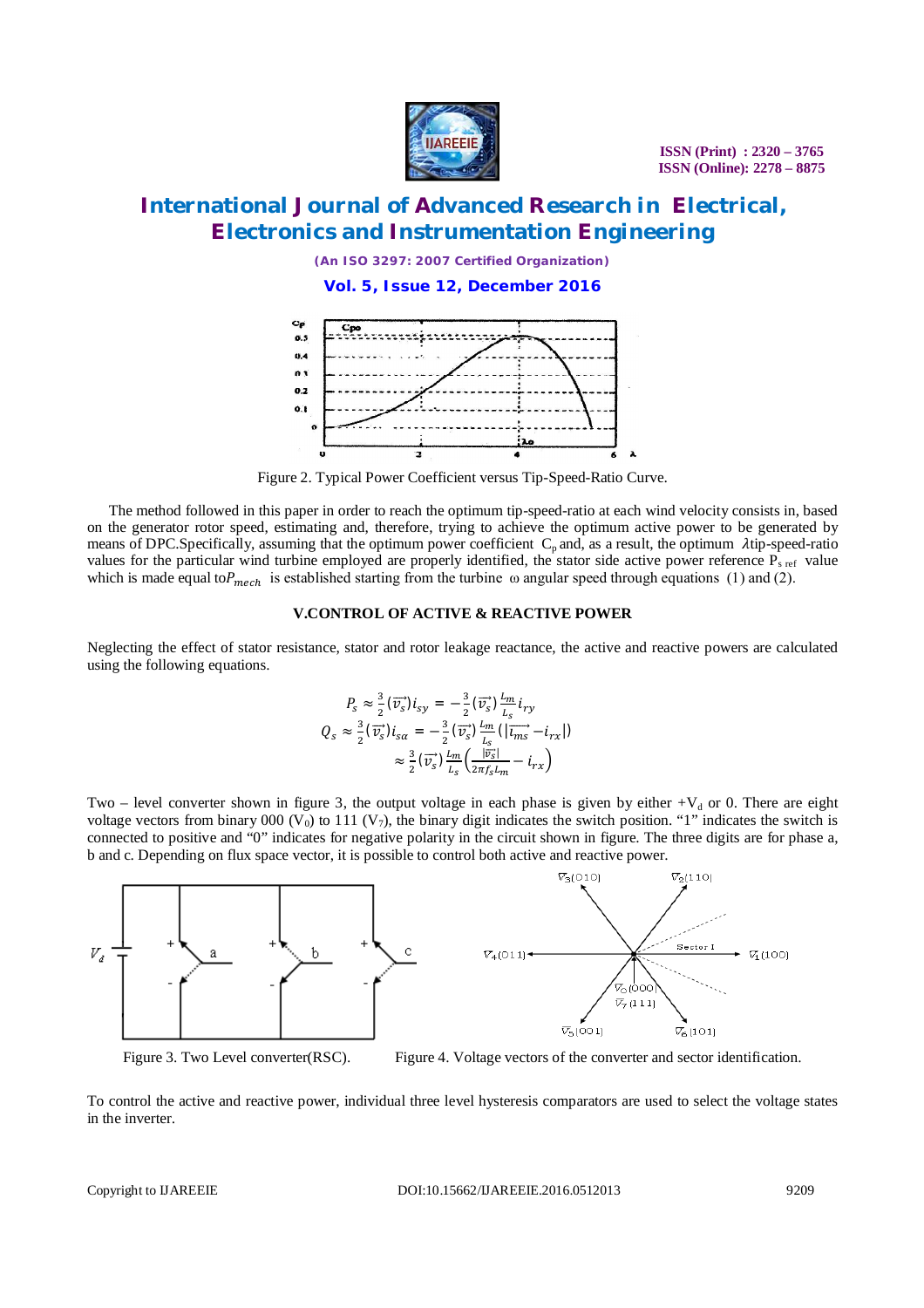

# **International Journal of Advanced Research in Electrical, Electronics and Instrumentation Engineering**

*(An ISO 3297: 2007 Certified Organization)*

**Vol. 5, Issue 12, December 2016**



Figure 5 Active & Reactive power control using hysteresis control.

#### **VI. OPTIMAL SWITCHING TABLE**

Optimal switching table is developed [5]from the concept of DTC and is used for selecting the switching states. For different possibilities of actual and reference values, the optimal switching table is developed using the following diagram of voltage vectors in the first sector. The same logic is extended for all the sectors, by properly identifying the required voltage vector. For example, if present voltage vector is in sector 1, from the hysteresis control, if reactive power(Q) should be decreased and active power(P) should be increased means, it can be implemented using voltage vector  $V_3$ . This was shown in figure 6.

Two – level converter shown in figure 3, the output voltage in each phase is given by either  $+V_d$  or 0. There are eight voltage vectors from binary 000 ( $V_0$ ) to 111 ( $V_7$ ), the binary digit indicates the switch position. "1" indicates the switch is connected to positive and "0" indicates for negative polarity in the circuit shown in figure. The three digits are for phase a, b and c. depending on flux space vector it is possible to control both active and reactive power

|             |            |     | $\mathbf{I}$ | Ш   | IV  | V   | VI  |
|-------------|------------|-----|--------------|-----|-----|-----|-----|
| $S_p$<br>=1 | $S_q=1$    | 101 | 100          | 110 | 010 | 011 | 001 |
|             | $S_q=0$    | 001 | 101          | 100 | 110 | 010 | 011 |
|             | $S_q = -1$ | 001 | 101          | 100 | 110 | 010 | 011 |
| $S_p$ =0    | $S_q=1$    | 100 | 110          | 010 | 011 | 001 | 101 |
|             | $S_q=0$    | ZV  | ZV           | ZV  | ZV  | ZV  | ZV  |
|             | $S_q = -1$ | 011 | 001          | 101 | 100 | 110 | 010 |
| $S_p$       | $S_q=1$    | 110 | 010          | 011 | 001 | 101 | 100 |
| $=$         | $S_q=0$    | 010 | 011          | 001 | 101 | 100 | 110 |
| $-1$        | $S_q = -1$ | 010 | 011          | 001 | 101 | 100 | 110 |

ZV: Zero voltage state implemented by 111 or 000

Table 1 Optimal switching table.



Figure 6. Voltage vector identification based on DTC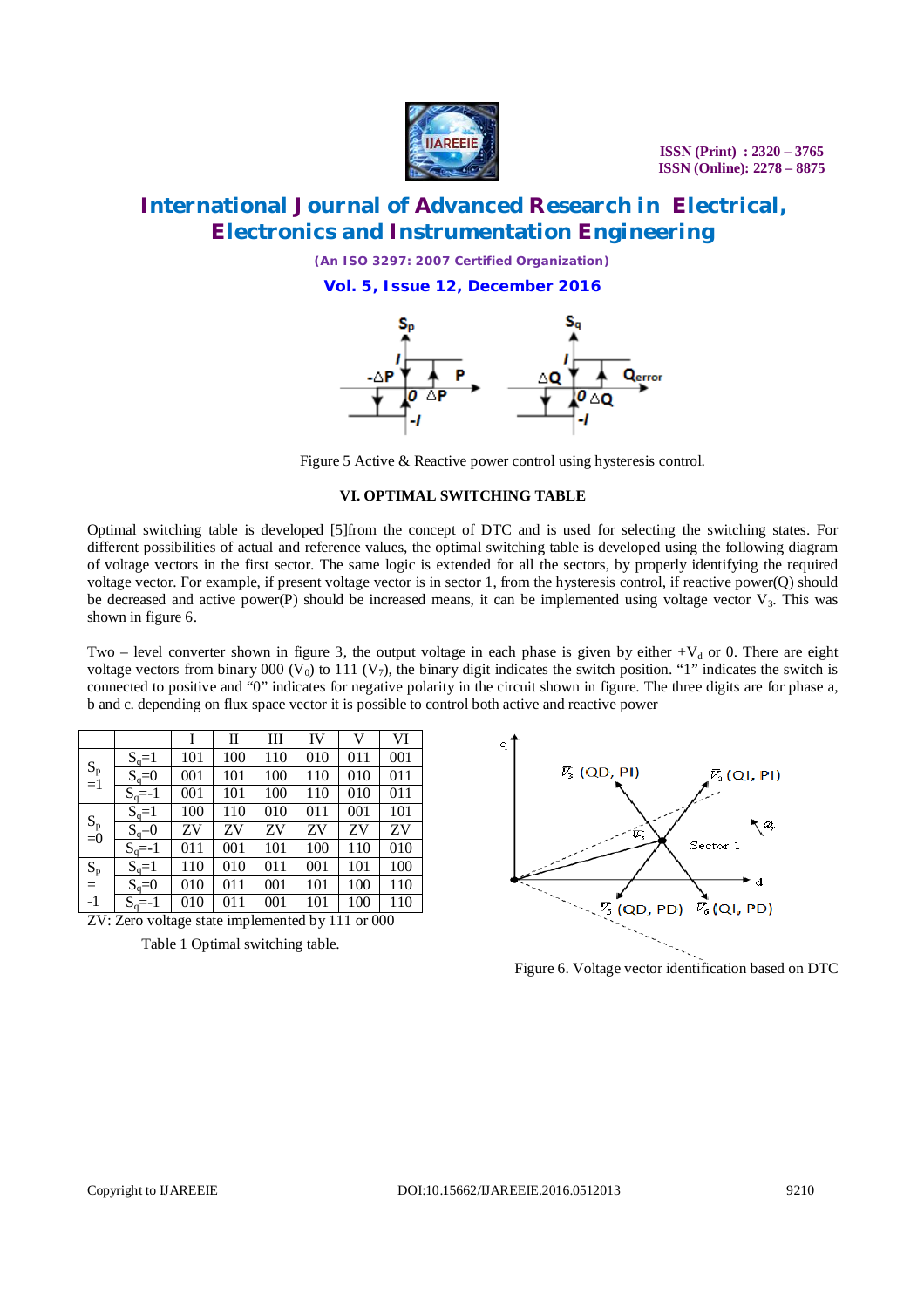

# **International Journal of Advanced Research in Electrical, Electronics and Instrumentation Engineering**

*(An ISO 3297: 2007 Certified Organization)*

**Vol. 5, Issue 12, December 2016**



Figure 7. Schematic Diagram of Proposed system

#### **VII SIMULATION RESULTS**

After simulation using MATLAB, the model is verified, tested and results analyzed for step variation in wind velocity, active and reactive power. The results are found to be satisfactory and model is working as per the analysis.



Wind velocity is uncertain and it mainly affects the performance. Simulation is carried out with step change in wind velocity. Here in this paper results are presented when wind velocity is changed from 15 m/sec to 12 m/sec at t=0.8 Sec. Fig 10 shows stator voltage, as it is connected to the existing grid, there is no change in voltage profile. Whereas current subjected to change in the transient and returns back to original value as the active and reactive power references are remains same.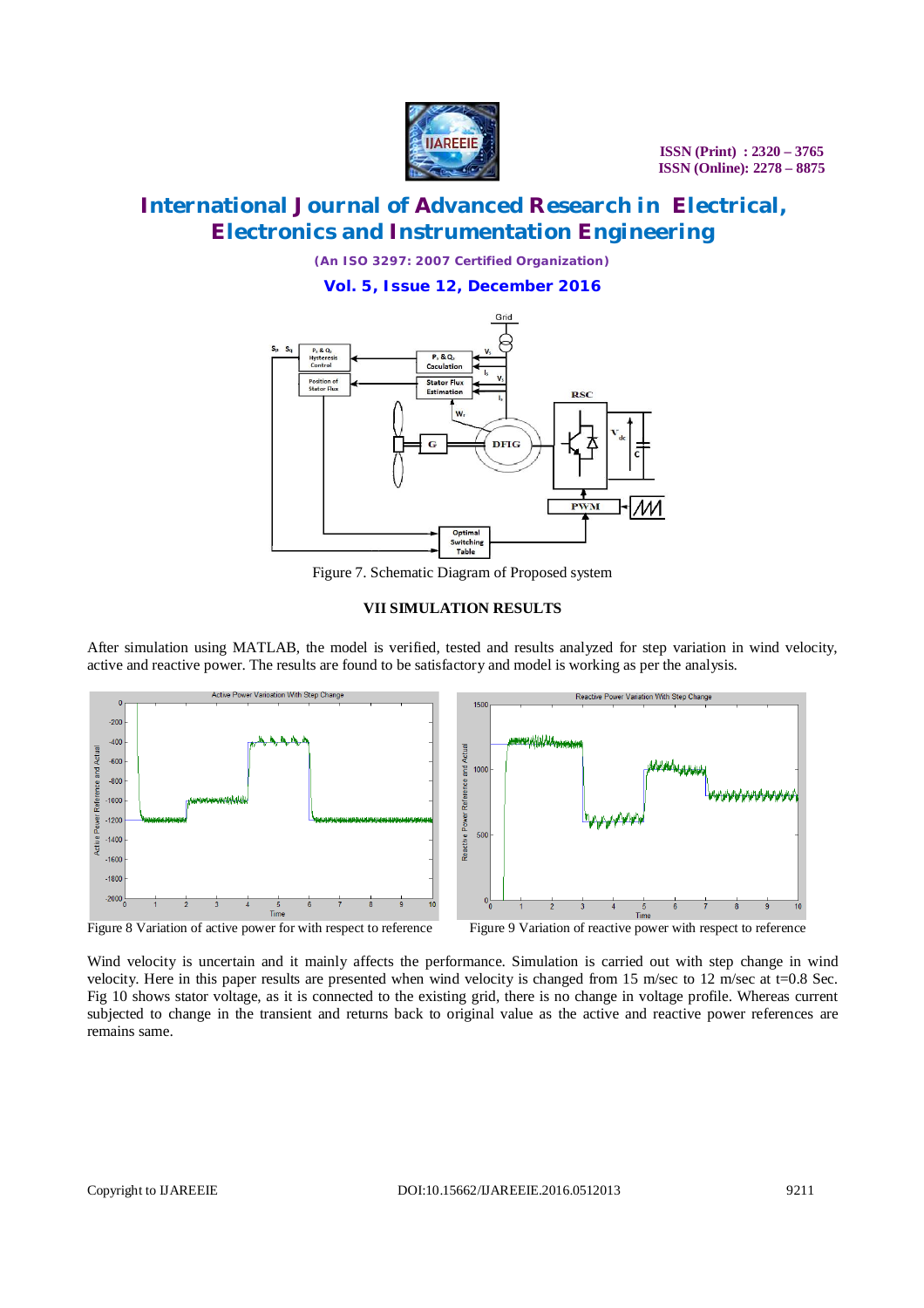

 $1.4$ 

 $1.6$ 

# **International Journal of Advanced Research in Electrical, Electronics and Instrumentation Engineering**

*(An ISO 3297: 2007 Certified Organization)* **Vol. 5, Issue 12, December 2016**



As the wind velocity is decreased from 15 m/sec to 12 m/sec, the power available in the wind decreases, momentarily the power injected from the rotor side increases as shown in figure 12. The command wind velocity is show in figure 13.



Response of active and reactive powers are shown in figure 14 and 15 respectively. It is found that response is within acceptable range but still it is subjected to little fluctuations in the steady state. These can be tightened by increasing the DC link capacitance and decreasing the step size in simulation.